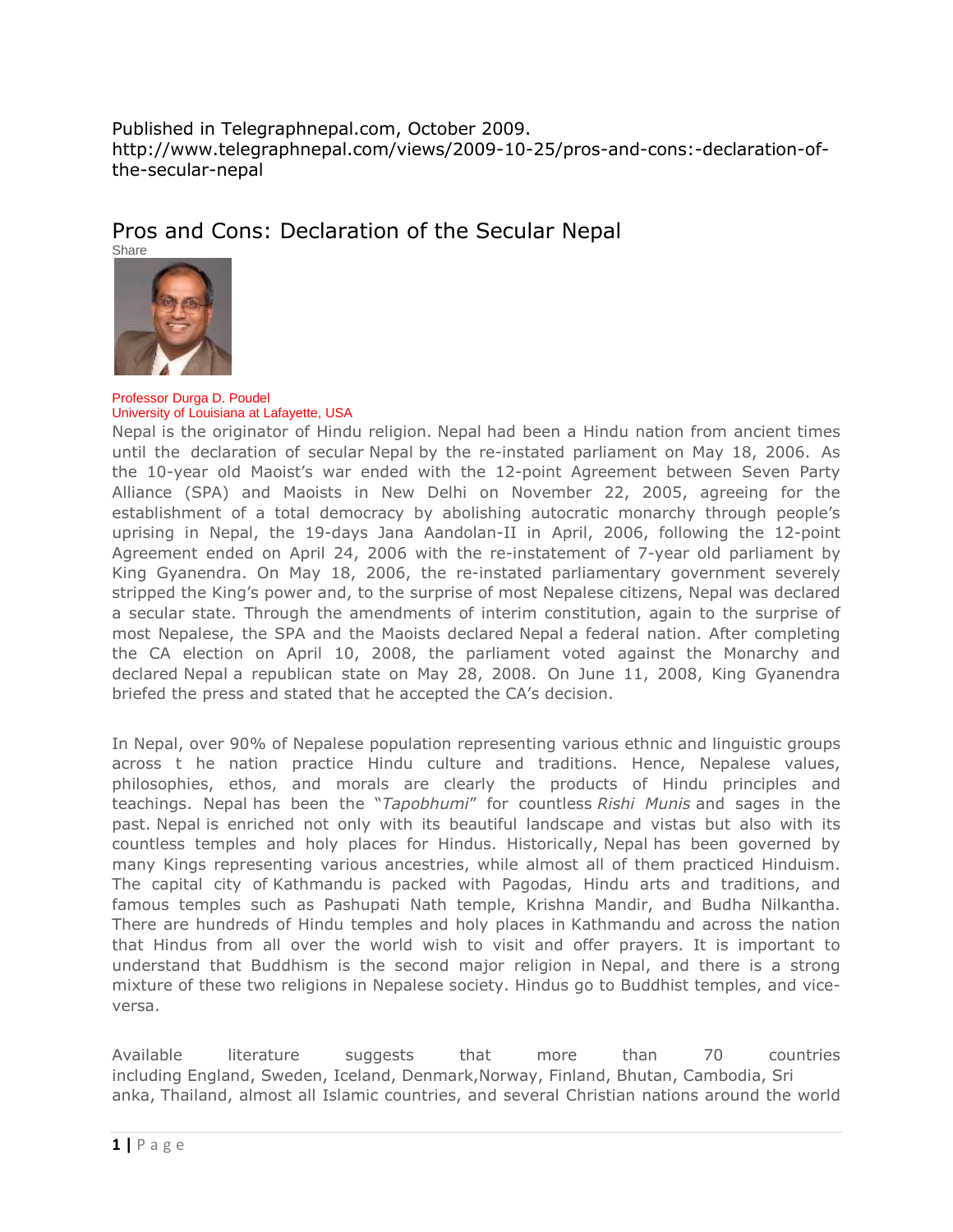have a state religion. In a non-secular country, majority of its population follow a particular religion; however, other religious groups are allowed to practice their religion. Non-secular nation does not allow any religious competition. The preservation and the development of a particular religious society, culture and traditions, and arts and architects are ensured by the state. Except for communist countries, the basic reasons for a nation to adopt secularism generally include the lack of a clear majority of a religious group, republican order, federation, prevalence of serious religious conflicts, or the separation of church and the state in governance.

It is clear to the modern and scientific world that any sort of religious orthodoxy in the governance of a nation is not acceptable. However, in the name of modernization any act of a modern man that undermines or eliminates the centuries old knowledge, experience, moral, ethos, values, principles and practices, arts and architects, and a society is totally counterproductive and is objectionable. On the topic of "Religion and Science", Albert Einstein identifies feeling and longing as the two motive forces for all human efforts, then he logically deducts that these two forces have led human to develop religious thoughts and belief. From primitive man to the modern man, Albert Einstein theorizes the progression of religion, with varying degree of mixture, as the religion of fear, the God of Providence, and the moral religion. He finds the anthropomorphic conception of God as a common factor on these types of religion. Yet, above this level, he believes that there is another higher level of religious experience which he calls the Cosmic Religious feeling. Through this feeling, a man gets enlightened with the universal operation of the cause and effect relationship. Albert Einstein maintains that "…the cosmic religious feeling is the strongest and noblest motive for scientific research." From this, it can be learned that religion basically trains people in asking questions and finding answers to these questions. This process of inquiry helps us in the advancement of our intellectual capability as well as our scientific development.

Our **"** *Woohile Ka Kura Khuile***"** attitude as well as the lack of understandings and the appreciation of the Hindu philosophy and scriptures is a major limitation to the preservation and the development of our Hindu society. The false understanding of Hinduism by relating it to *sati*, caste system, poverty, various rituals, and other wrong practices is another factor for deterioration of a Hindu society. Hinduism is the oldest religion and Hindu scriptures present knowledge and wisdom accumulated during the past 12,000 years. Our Hindu scriptures such as Vedas, Bhagabat Gita, Mahabharat, Ramayan, Charksamhita, Purans, etc. are extremely rich on knowledge, philosophy, morals, ethics, and wisdom, which are critical for the development of traditions and societies. It is our responsibility to understand and apply this knowledge and wisdom for the betterment of our society and the nation.

The hasty declaration of secularism in Nepal by the re-instated parliament had caught almost all Nepalese with a big surprise. And, obviously many Nepalese are raising several questions now in relation to this declaration. What was the problem of having a Hindu nation where over 90% of its population practice Hindu culture and traditions? What inspired our re-instated parliament and the political leaders for a hurried declaration of a secular Nepal? Why there were not any general public discussions and debate prior to the obliteration of a Hindu society? What is the status of secularism in other countries? There might be many more similar questions.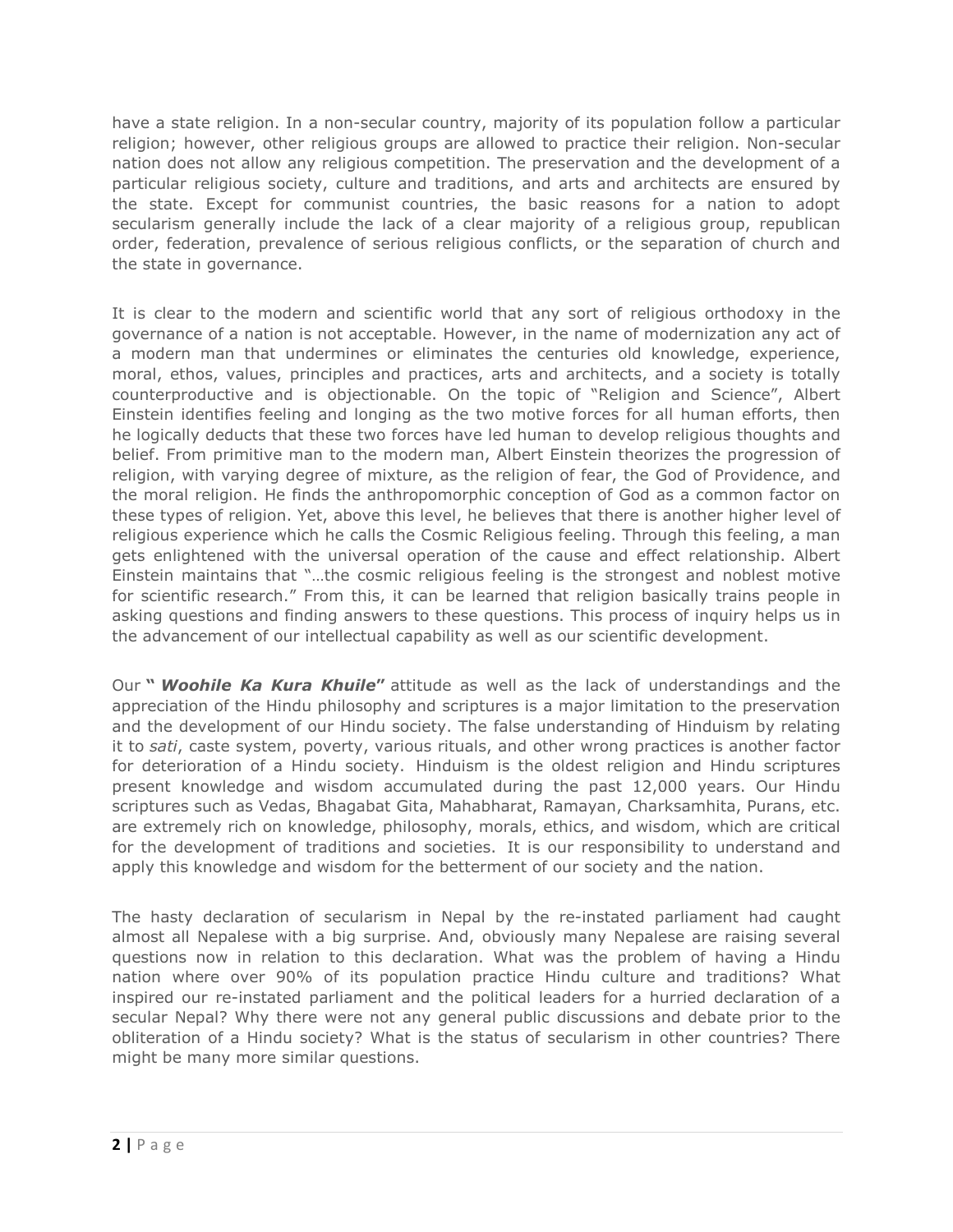In this context, it is important to identify and analyze various factors and situations that were responsible for the declaration of secularism in Nepal. The two major factors are identified as follows:

**1. Abolishing the institution of monarchy** - As mentioned above, in addition to the election of Constituent Assembly and the formation of a government, the end of the autocratic monarchy (not the constitutional monarchy) and the establishment of democracy were the two major agendas of the 12-point agreement between the SPA and the Maoists. The questions in most Nepalese minds today are: How the agendas of Republicanism, Secularism, and the Federalism developed? Where they come from? And, why they were implemented in haste? Why common people were deprived of any chances for discussions and debate on these important issues? From the observation of the political development following the 12-point agreement, which was reached in New Delhi, it is not hard to understand that there was a complete plan with the SPA and the Maoists for abolishing the institution of monarchy along with its two pillars on which the institution had rested: the Hindu nation and the Unitary System of governance. The declaration followed the order of secularism, federalism, and republicanism.

**2. Communist ideology** – It is conceivable that the communist ideology certainly played a major role in the declaration of Nepal as a secular nation. Including CPN (Maoists) and UML, the largest and the third largest political parties in the Constituent Assembly, respectively, there are several other communist parties in Nepal, which obviously would opt for a secular nation. However, most voters to any of those communist parties were Hindus. They voted these communist leaders with the hope of development, corruption control, availability of basic facilities and services, and restoration of peace, security and law and order in the nation. None of these communist parties had brought the issue of secularism while they asked people for their votes. While Nepalese Hindus trusted the communists for socioeconomic development of the nation, the communists, in return, declared Nepal as a secular state, without bothering any public debate and discussion.

## **Future consequences**

## **1. Loss of identity**

It is important to note that Nepal was the only Hindu nation in the world. While preservation and the development of national identity has been a major challenge for Nepal over the past 60 years, the declaration of secularism is certainly a huge setback on Nepal's identity. The identity issue becomes even more important when you are out from your country. I am sure almost every Nepalese living abroad often use words such as*Hindu nation, Budha, Monarchy, Himalaya, Gurkha, Sherpa,Triangular Flag, Khukuri, Mountains,* and *Mt. Everest* when foreign people did not know about the country of Nepal. We often may have to resort to a sentence "a nation in between India and China" for further clarification.

**2. Destruction of Hinduism** – In secularism, a state treats every religion equally. This is certainly in favor of minorities, as there will be an equal promotion of every religion by the state. Without state's formal support, will it be possible for the preservation and the development of our century's old Hindu society, Hindu arts and architects, and Hindu philosophies and teachings in a secular Nepal?